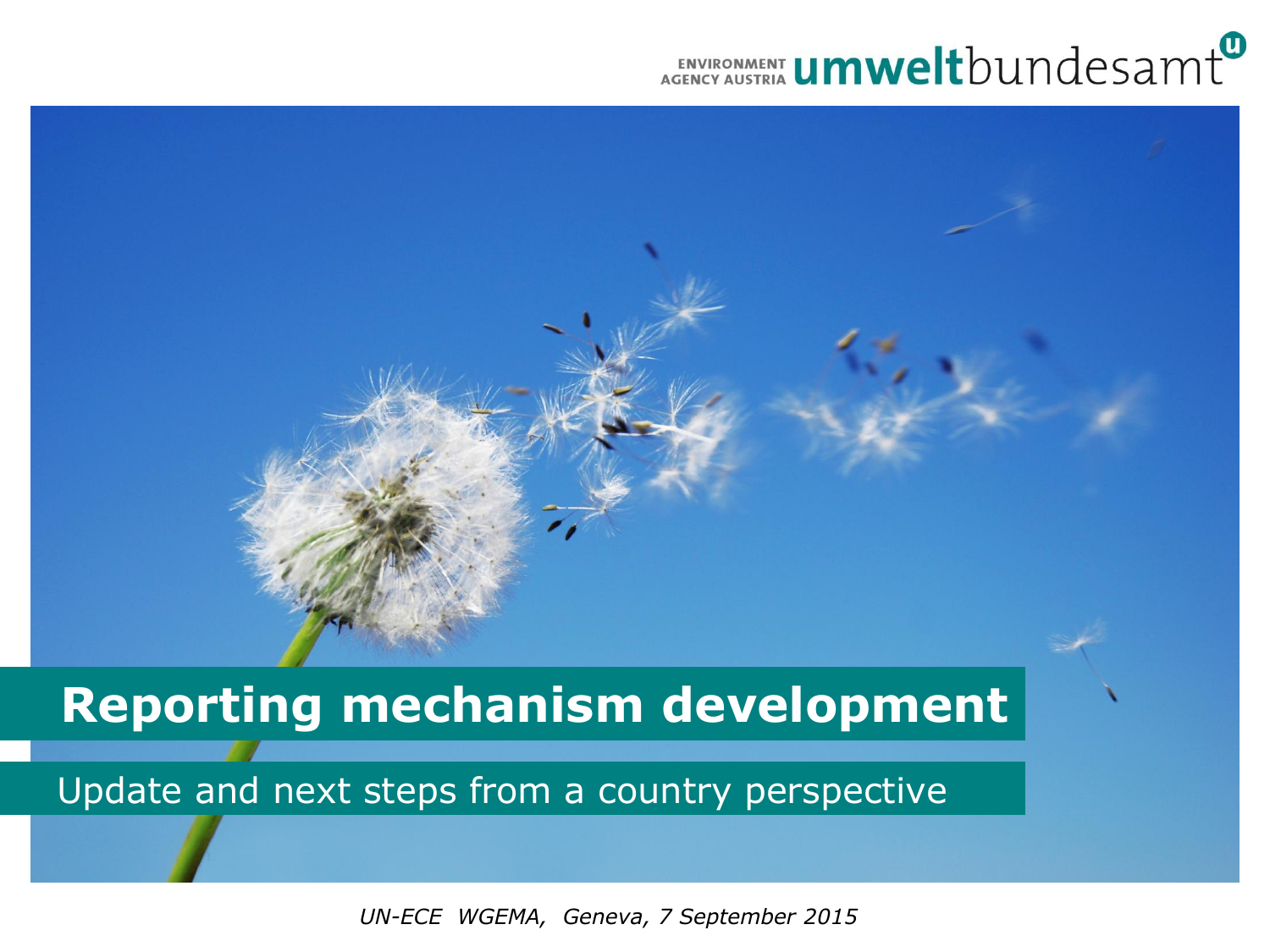

#### **"Small Working Group" results**

- Armenia, Austria, Georgia, Finland, Italy, Kazakhstan, Macedonia, Russian Federation
- met on July 3rd in Geneva
- discussed methodology and the technical/organisational implementation measures proposed by the Secretariat for develop the reporting mechanism on SEIS
- **Two-stage approach**

 $\rightarrow$  the reporting mechanism should be developed as simple electronic online application – mid-term (depending on time for financing and programming)

 $\rightarrow$  For reporting in time to the 2016 Ministerial conference, initial evaluation by excel-sheet (developed by the Secretariat)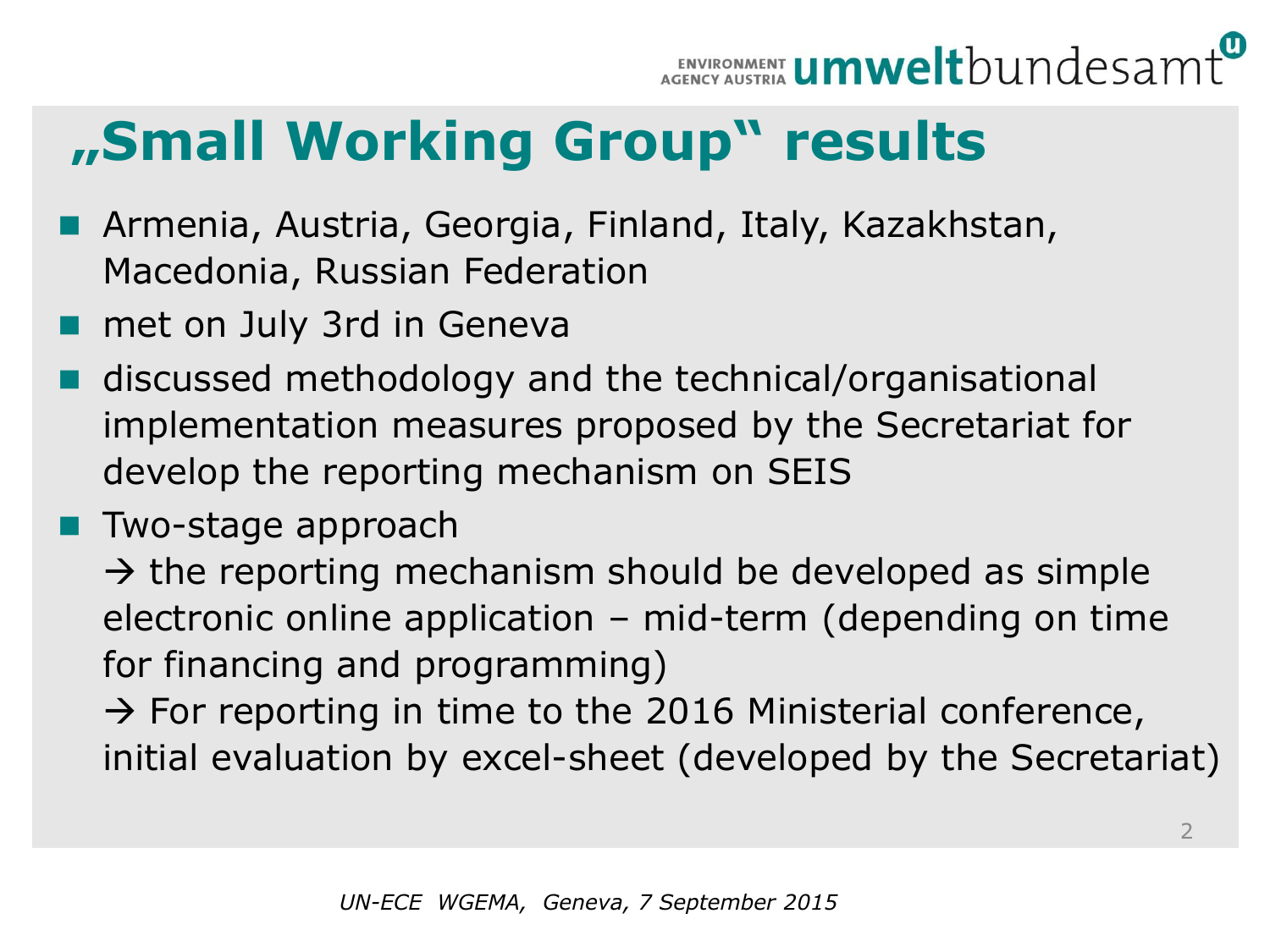# **Rating blocks of reporting mechanism**

- Five rating blocks confirmed as proposed by the secretariat
	- 1. Data flow/set accessible online
	- 2. Data set up-to-date
	- 3. Production methodology standardised
	- 4. Data set assessed
	- 5. Data source provided
- each building block to have equal weight  $(5 * 0,2)$  for assessing the effective production and sharing of the data sets
- $\blacksquare$  rating by Yes or No depending on whether the specific requirements of that block were or were not met.
- possibility of comment or explanation on the evaluation given
- rating block 'data set up-to-date' to have clear requirements for the periodicity of the update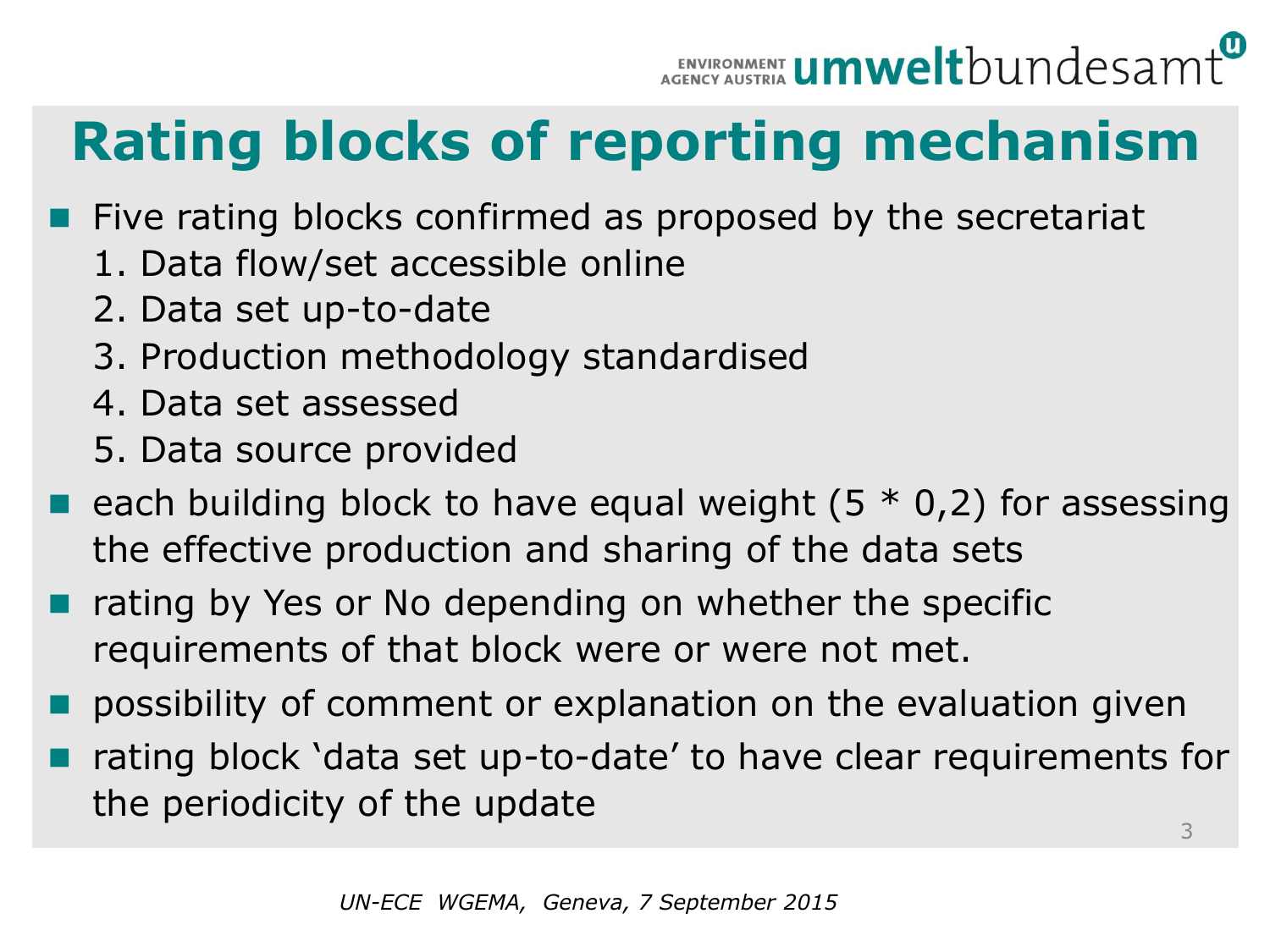

#### **Process: self-evaluation and reviewers**

- Need for double procedure confirmed:
	- $\rightarrow$  self-evaluation by country SEIS focal point and its
	- $\rightarrow$  review by reviewers UNECE secretariat for countries of South-Eastern and Eastern Europe, Caucasus and Central Asia and [presumably/potentially] EEA for European Union member countries and other EEA member countries.
- It was further agreed that countries may wish to nominate more than one SEIS focal points. For that reason, the reporting mechanism should offer the possibility for opening several SEIS user accounts for the same country for its SEIS performance evaluation.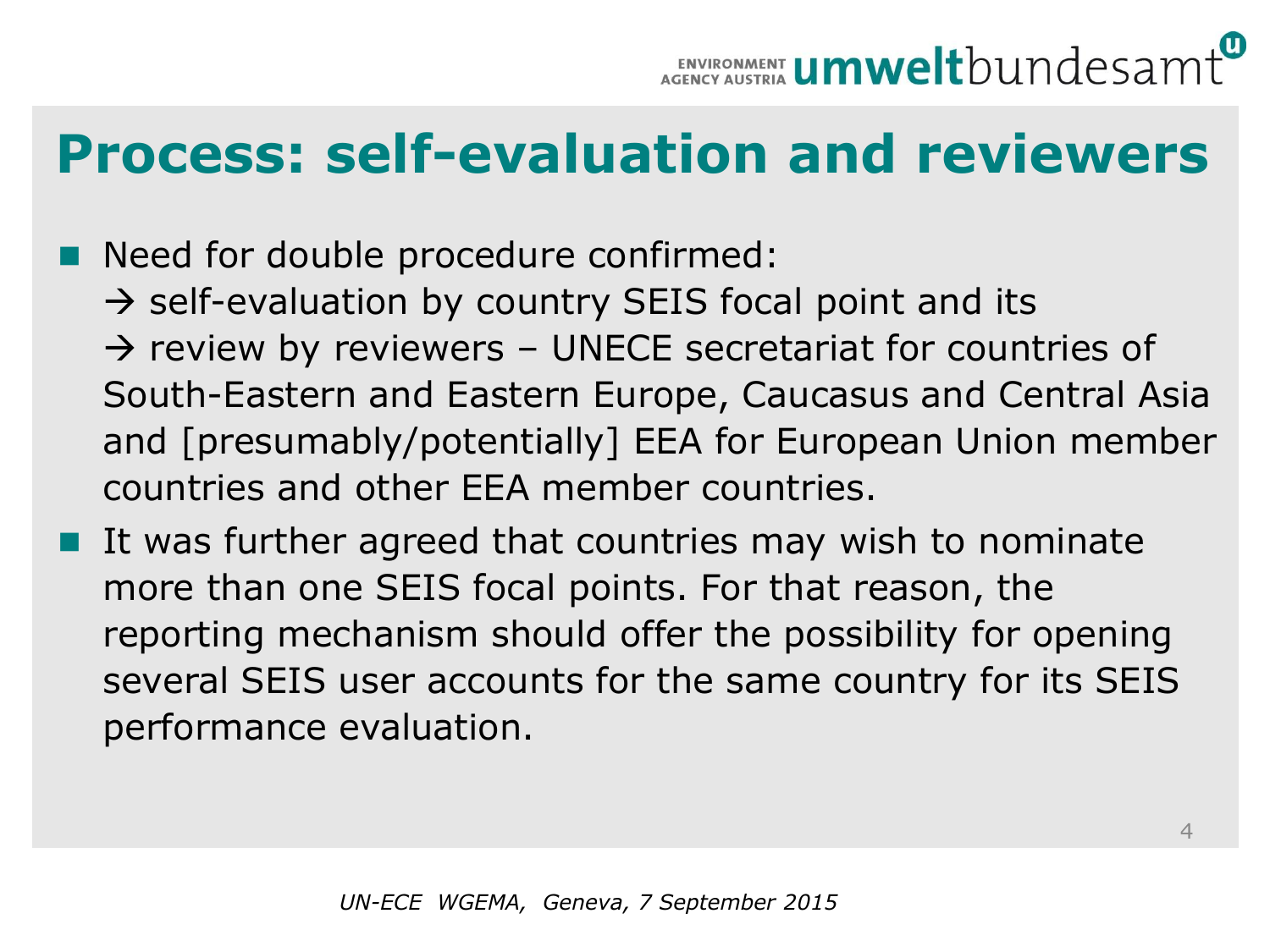# **Question streams to identify gaps**

- logical question streams formulated for each of the rating blocks
- **to help SEIS focal points to identify reasons for performance** gaps in the requirements of the rating blocks for any specific SEIS data set
- **question streams to be incorporated into the electronic online** application, with space for comments or further explanations
- application to keep track of developments in the gap identification process managed by countries themselves.
- Russian-speaking members of the WGEMA sub-group would further review the Russian expressions used in the question streams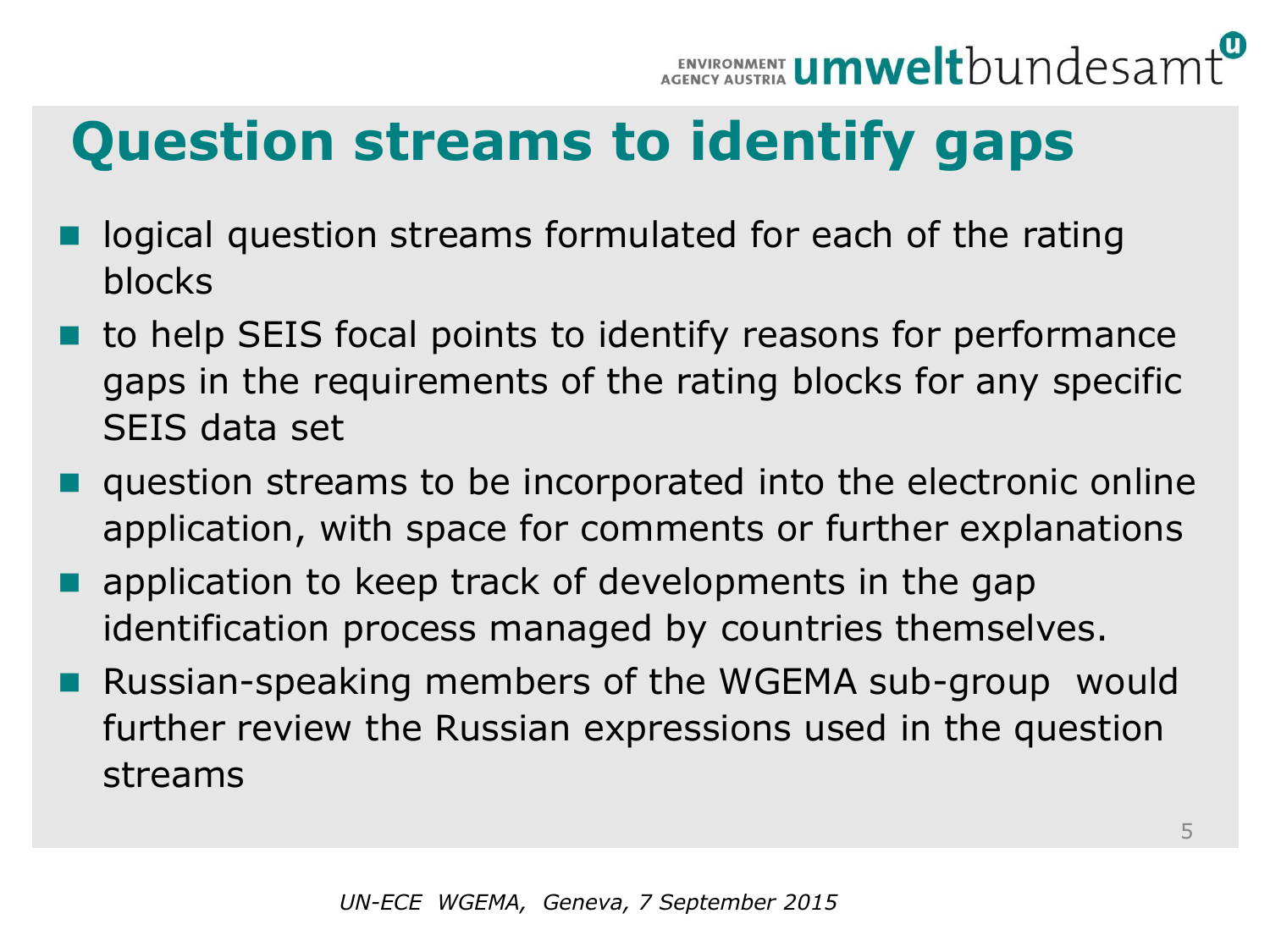

### **follow-up on 3rd July meeting**

- To support countries, the Secretariat has pre-filled the excel sheet with national information on the 67 indicators found on publicly available national and international web-sites
- Only information which is actually "shared" and openly available exists in "S" EIS
- **Pre-filling necessarily limited in completeness, egual**  $\rightarrow$  regarding sources in national languages  $\rightarrow$  countries with complex administrative structures  $\rightarrow$  short time available for research
- Secretariat has been asked to share their "national" sheet with countries to further complete and validate
- Country validation deadlines for being included in report to CEP October 2015 ? and to Batumi June 2016 ?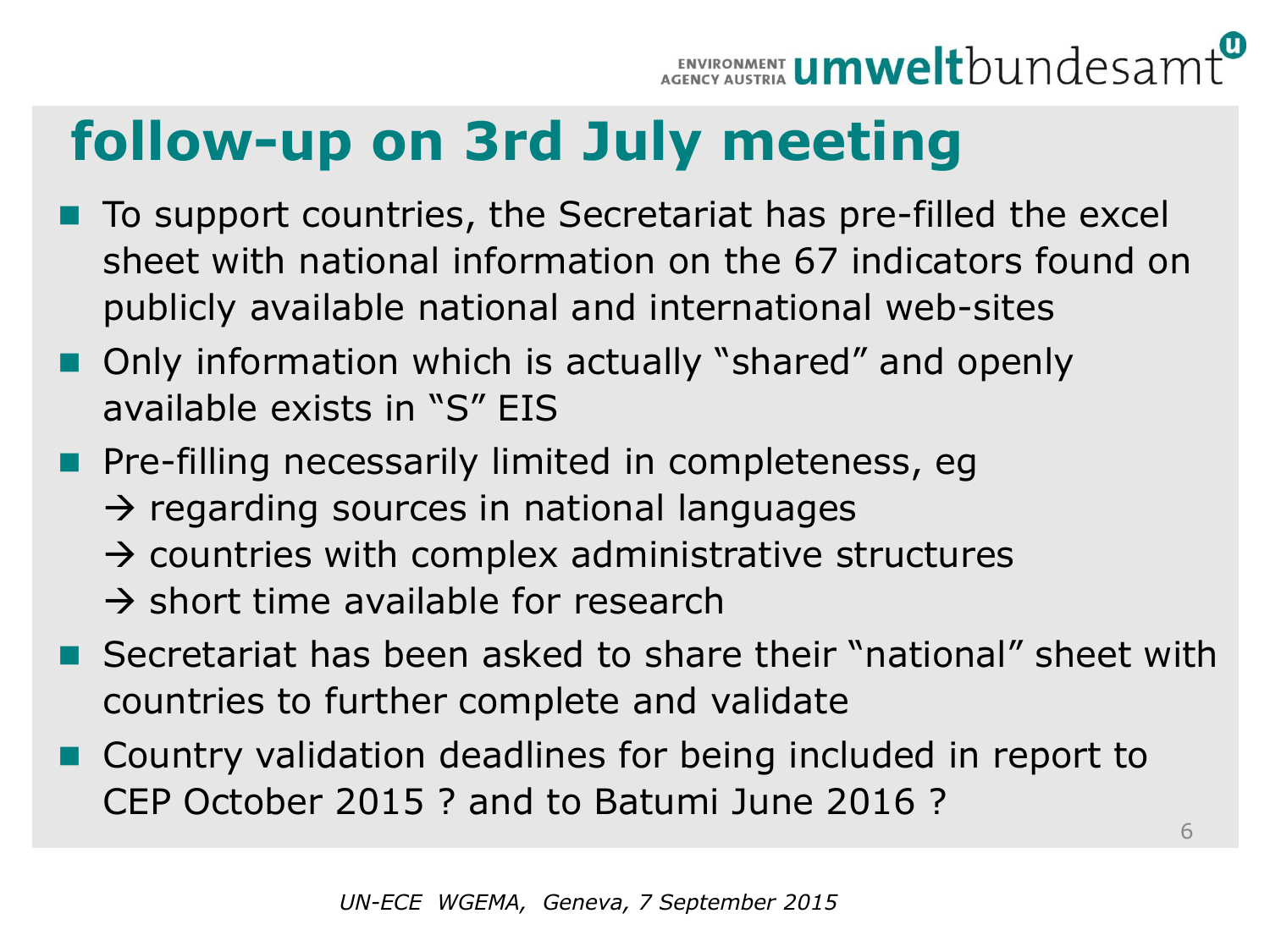#### **Some personal impressions**

- **Pre-filling by Secretariat gives interesting feedback regarding** which information is "easy-to-find" information on our national and on international web-sites
- **Easy public access also supports implementation of the** "information pillar" of the Aarhus Convention (and Directive 2003/4/EC for EU Member States)
- **Most EEA countries have so far focused more on providing** information to EEA for presentation of cumulated "European" information, than on giving public access to provided data
- Since many years Sweden is the EEA Member State most systematically and transparently documenting its international reporting in the environment sactor